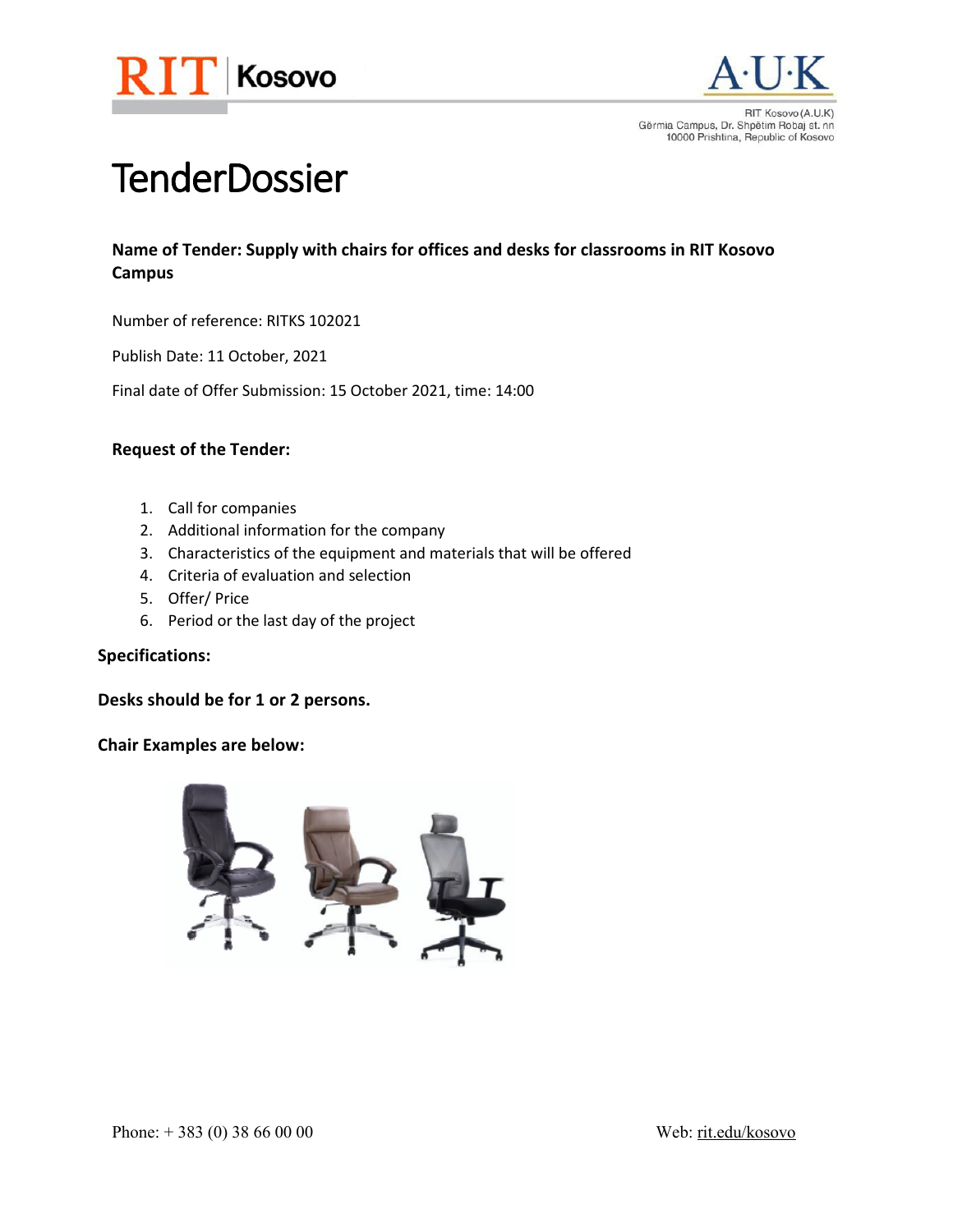



**1. Call for Tender**

The call for this tender is opened to all legal entities that are founded in one of the EU states, EU candidate, or any other state from the Western Balkans. The call is also opened for international companies. To be part of this tender, it is especially important that the company is licensed to operate in Kosovo. The license should presented in this bid. This document confirms the cooperation between the manufacturer and the bidder that participated in this tender.

## 2. **Additional Information needed from the bidder**

- a. Copy of the business registration
- b. Copy of the VAT certificate
- c. The original or copy of the court's declaration of the company.
- d. The original or copy of the tax declaration which proves that the company does not have any tax debt
- e. Complete price list of products in the offer - Prices listed should include the cost of all of the services offered
- f. Proposed prices must be valid for the entire duration of the contract.
- g. A description of all the warranty, services and options that you offer as a company
- h. Any additional documents that you feel would add value to the presentation of your company.

Cases of non-submission of a document, or of false and inaccurate documents, are considered as conditions for disqualification.

All bidders will be evaluated if the requirements are met. Only those bids that pass the technical evaluation will be considered.